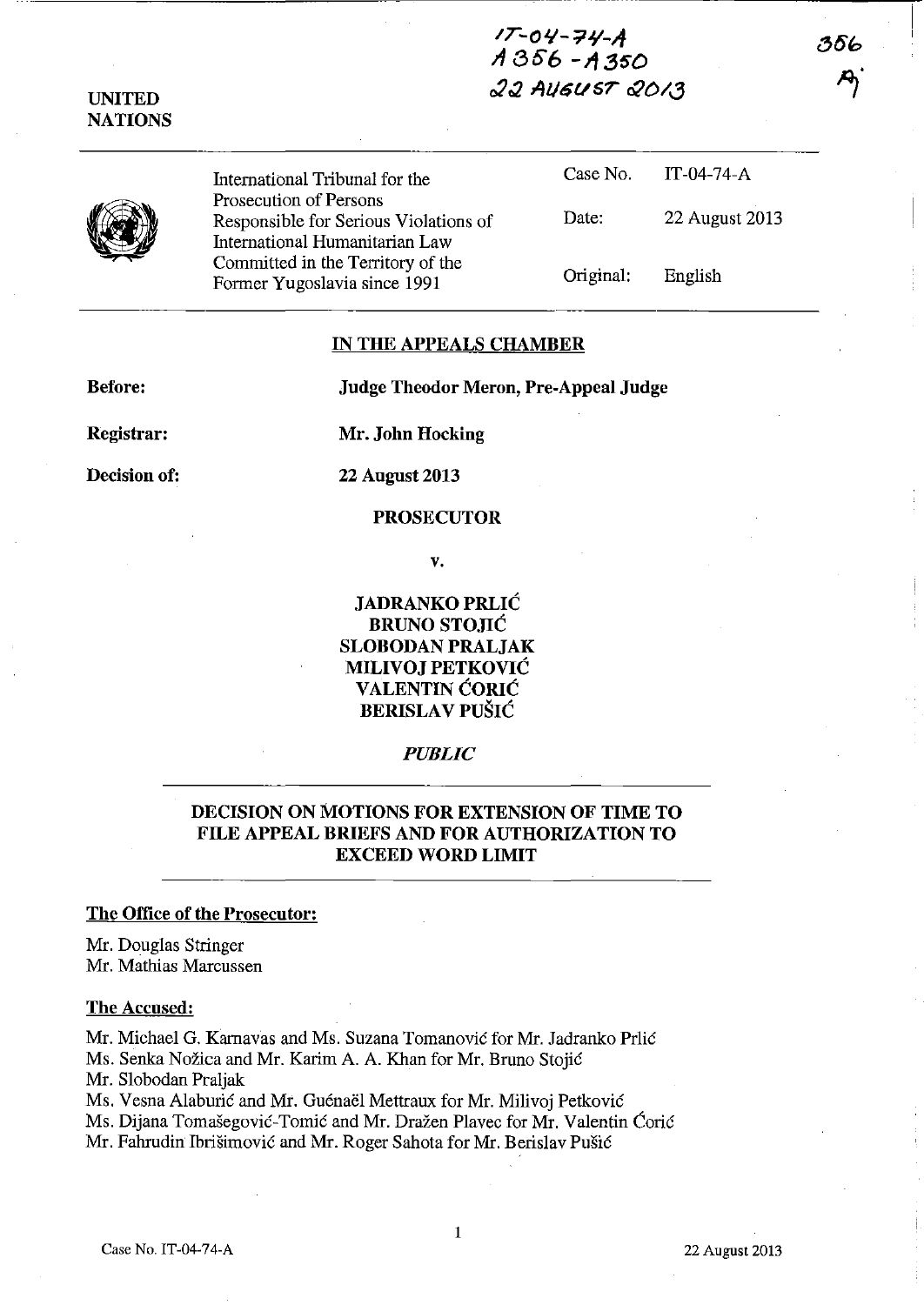1. **I, THEODOR MERON,** Judge of the Appeals Chamber of the International Tribunal for the Prosecution of Persons Responsible for Serious Violations of International Humanitarian Law Committed in the Territory of the former Yugoslavia since 1991 ("Appeals Chamber" and "Tribunal", respectively) and Pre-Appeal Judge in this case,  $\frac{1}{2}$  am seised of the following motions: (i) "Slobodan Praljak's Motion for Extension of Time to File Appeal Brief and Authorization to Exceed Word Limit", filed by Slobodan Praljak ("Praljak") on 5 July 2013 ("Praljak Motion"), in which Praljak seeks to exceed the word limit for and an extension of time to file his appeal brief;<sup>2</sup> and (ii) the "Motion on Behalf of Berislav Pušić for Extension of Time to File the Appeal Brief', filed by Berislav Pušić ("Pušić") on 10 July 2013 ("Pušić Motion"), in which Pušić seeks an extension of time to file his appeal brief.<sup>3</sup> The Office of the Prosecutor of the Tribunal ("Prosecution") filed a consolidated response on 15 July 2013.<sup>4</sup> Praljak replied on 17 July 2013.<sup>5</sup> Pušić did not file a reply.

# **I. BACKGROUND**

2. On 29 May 2013, Trial Chamber III of the Tribunal ("Trial Chamber") rendered the judgement in the case *Prosecutor* v. *Jadranko* Prlić *et al.* in French.6 On 21 June 2013, upon request of the parties, I ordered that the notices of appeal of Jadranko Prlić, Bruno Stojić, Valention Ćorić, and Milivoj Petković be filed within 60 days of the issuance of the English translation of the Trial Judgement, and that, without prejudice, the remaining parties could file their notices of appeal, if any, within 90 days of the issuance of the Trial Judgement.<sup>7</sup> On 28 June 2013, Praljak and Pušić filed their notices of appeal.<sup>8</sup>

### **II. APPLICABLE LAW**

3. Pursuant to Article 20(1) of the Statute of the Tribunal ("Statute"), the Appeals Chamber must ensure that the proceedings before it are fair and expeditious.

4. According to Rule 108 of the Rules and the Appeals Chamber's well-established jurisprudence, the Appeals Chamber may, on good cause being shown by motion, authorize a

 $<sup>1</sup>$  Order Designating a Pre-Appeal Judge, 19 June 2013.</sup>

<sup>2</sup> Praljak Motion, paras 4-26.

<sup>&</sup>lt;sup>3</sup> Praljak Motion, paras 4-19, 26; Pušić Motion, paras 4-10.

<sup>4</sup> Prosecution Consolidated Response to Praljak's and Pušić's Motions to Extend Time and Exceed Word Limits for Appeal Briefs, 15 July 2013 ("Prosecution Response").

<sup>5</sup> Slobodan Praljak's Reply to Prosecution Consolidated Response filed on 15 July 2013, 17 July 2013 ("Praljak Reply").

*<sup>6</sup> Prosecutor v. Jadranko* Prlić *et al.,* Case No. IT-04-74-T, *Jugement,* 29 May 2013 ("Trial Judgement").

<sup>7</sup> Decision on Motions for an Extension of Time to File Notices of Appeal and Other Relief, 21 June 2013 ("First Decision on Extension of Time"), pp. 4-5.

<sup>&</sup>lt;sup>8</sup> Slobodan Praljak's Notice of Appeal, 28 June 2013; Notice of Appeal on Behalf of Berislav Pušić, 28 June 2013.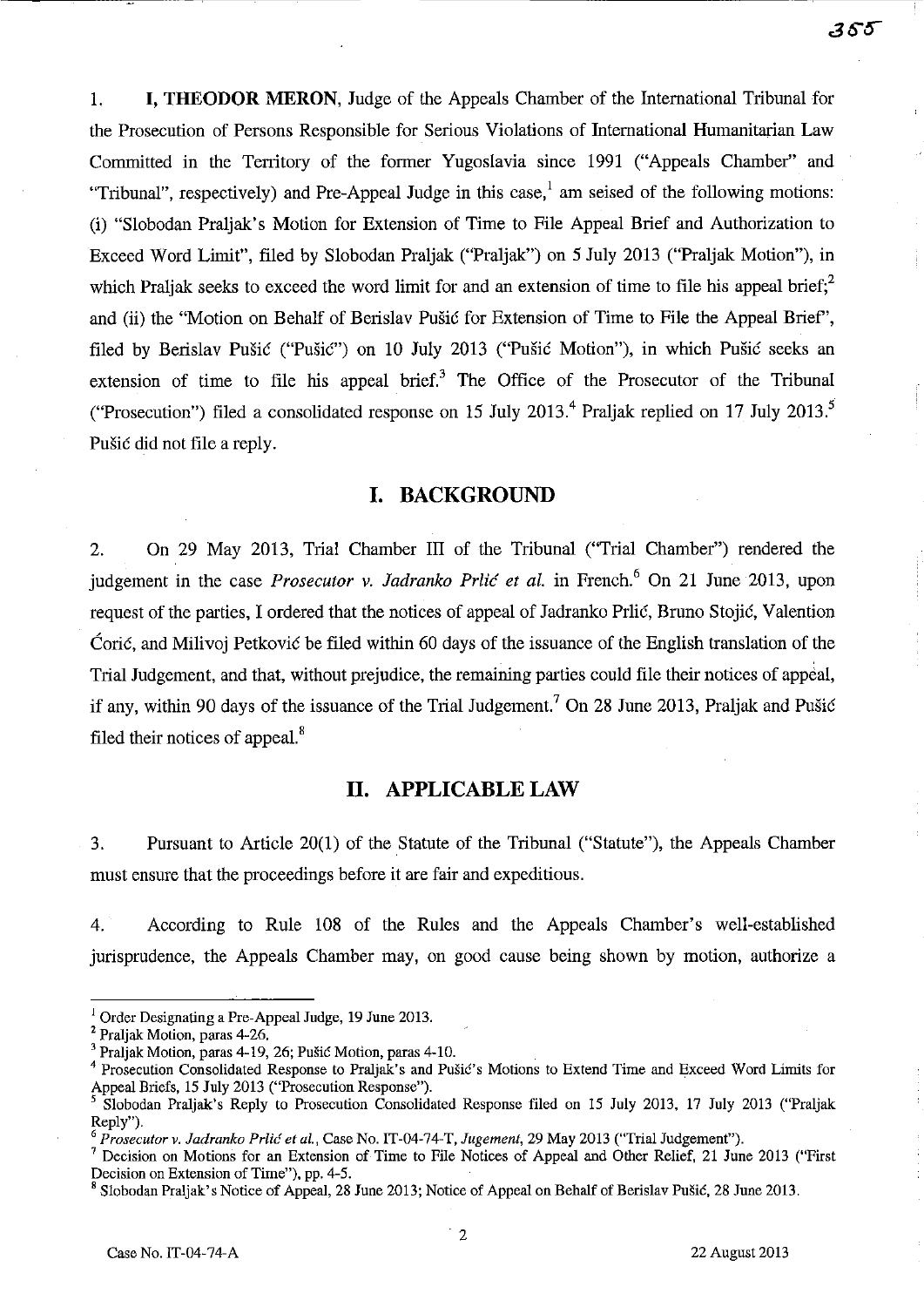variation of grounds of appeal and subsequent amendments to the notices of appeal and appellant's briefs.<sup>9</sup>

---~----------------~--------- ---------~---;-

5. Rule 111(A) of the Rules of Procedure and Evidence of the Tribunal ("Rules") provides that an appellant's brief shall be filed within 75 days of filing of the notice of appeal.

6. Rule  $127(A)(i)$  and (B) of the Rules stipulate that the Pre-Appeal Judge may, on good cause being shown, enlarge the time limits set under the Rules.

7. Section (C)1(a) of the Practice Direction on the Length of Briefs and Motions<sup>10</sup> stipulates that an appellant's brief on appeal from a final judgement of a Trial Chamber should not exceed 30,000 words.

8. Section (C)7 of the Practice Direction provides that the Pre-Appeal Judge may, in exceptional circumstances, grant an extension of the word limit set by the Practice Direction.

# **III. SUBMISSIONS**

9. First, Praljak asserts that there is good cause to grant him an extension of time to file his appeal brief.<sup>11</sup> In support of this request, Praljak points to, *inter alia*, the size and complexity of the Trial Judgement and the trial record<sup>12</sup> and notes that the Trial Judgement is not currently available in a language he understands.<sup>13</sup> Praljak suggests that I set a uniform briefing schedule for all the parties.<sup>14</sup> In this regard he asserts that without a uniform briefing schedule, the Prosecution could gain an unfair advantage in preparing its own appeal as it would be able to review Praljak's appeal brief before submitting its own consolidated appeal brief.<sup>15</sup> Praljak further notes that other multiaccused cases have instituted uniform briefing schedules.<sup>16</sup> Should a uniform briefing schedule not be granted, Praljak maintains that he requires "a four month<sup>[]</sup> extension or a total time of 195 days" from the date of the filing of his notice of appeal to file his appeal brief and states that it would be

<sup>10</sup> IT/184 Rev. 2, 16 September 2005 ("Practice Direction").

13 Praljak Motion, paras 5, 17-19.

16 Praljak Motion. para. 9.

*<sup>9</sup> Prosecutor* v. *Vujadin* Popović *et al.,* Case No. IT-05-88-A, Decision on Motions for Extension of Time and for Permission to Exceed Word Limitations, 20 October 2010 ("Popović Decision"), p. 4; *Prosecutor* v. *Zdravko Tolimir,*  Case No. IT-05-88/2-A, Decision on Motion for Setting a Time Limit for Filing an Appellant's Brief and for an Extension of Word Limit, 17 May 2013 *("Tolimir* Decision"), p. 3.

<sup>11</sup> Praljak Motion, paras 4-19.

<sup>&</sup>lt;sup>12</sup> Praljak Motion, paras 5, 13-16. Praljak notes, *inter alia*, that the Trial Judgement comprises 2,700 pages, including individual and dissenting opinions and is based on over 50,000 pages of trial transcripts and "several thousand exhibits". Praljak Motion, para. 13.

<sup>&</sup>lt;sup>14</sup> Praljak Motion, paras 5-11.

<sup>&</sup>lt;sup>15</sup> Praljak Motion, para. 8. In particular, Praljak asserts that Section (C)1(a)(ii) of the Practice Direction permits the Prosecution to file its consolidated appeal brief in a multi-accused case after the filing of the last notice of appeal. Praljak Motion, para. 8.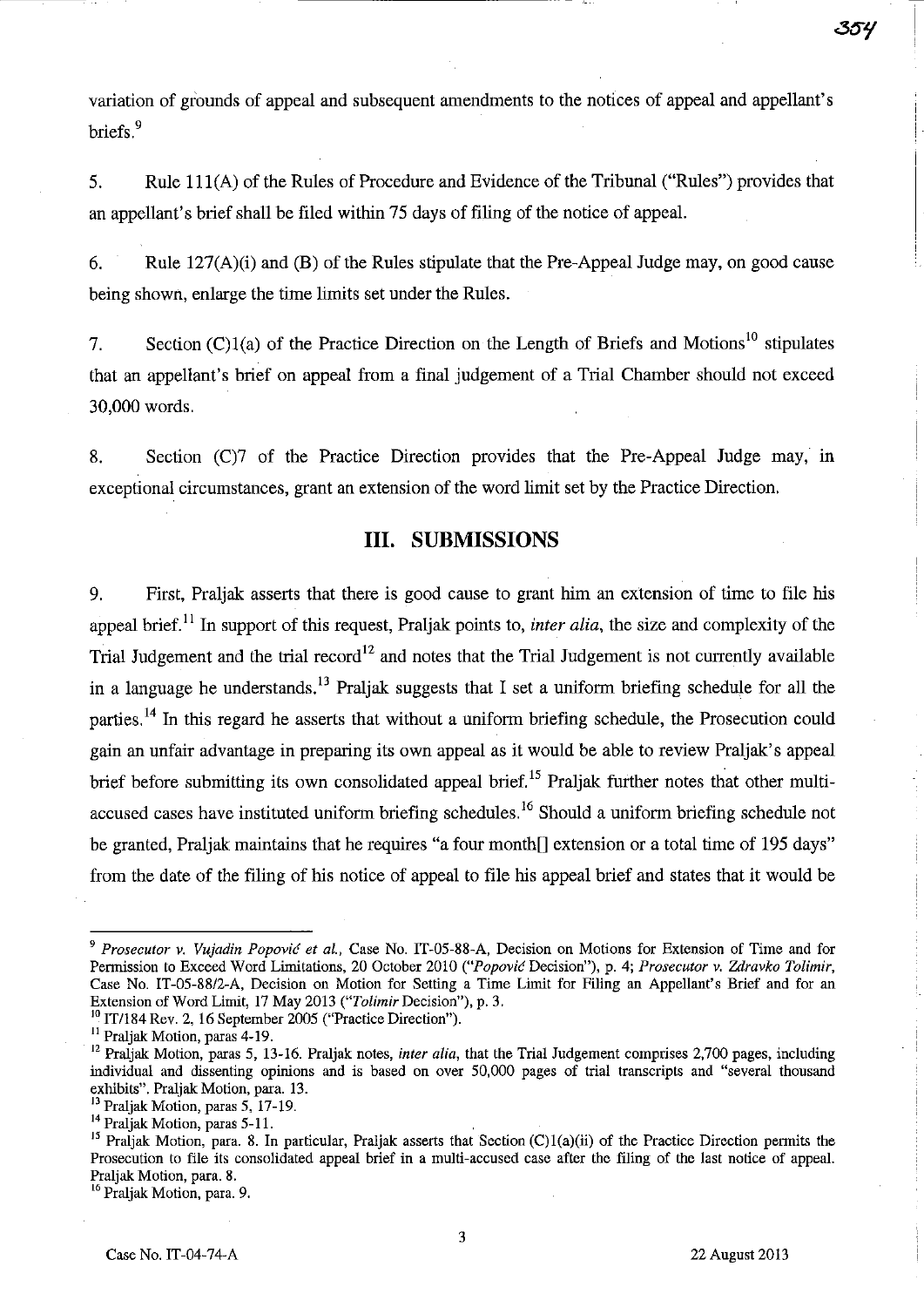**358** 

"understood that [ ... ] the same deadline [would] be imposed to the Prosecution" for filing its appeal brief in his case.<sup>17</sup>

10. Second, Praljak: contends that the unprecedented size and complexity of the Trial Judgement and the trial record,<sup>18</sup> coupled with the number and complexity of the grounds of appeal and the legal issues involved, justify a 50,000 word extension of the applicable word limit.<sup>19</sup>

ll. Pušić submits that good cause exists for granting his request for an extension of time to file his appeal brief, on the basis that: (i) the Trial Judgement is not available in a language which his counsel works in;<sup>20</sup> and (ii) the Trial Judgement is of "exceptional length" and involves complex issues.<sup>21</sup> Accordingly, Pušić requests that the Appeals Chamber grant an extension of time to file his appeal brief until the date set by the Appeals Chamber for the simultaneous filing of Appeal Briefs by all parties, or, in the alternative, at least 75 days from the date upon which Pušić receives the Trial Judgement in English. $^{22}$ 

12. The Prosecution agrees with Praljak and Pušić that the length and complexity of the case, as well as the unavailability of the Trial Judgement in a language understood by Pušić's counsel, *inter alia*, are good cause for an extension of time for filing the appeal briefs of all parties.<sup>23</sup> The Prosecution submits in this regard that all parties should be held to a simultaneous briefing schedule to "avoid the unfairness and inefficiency that would result from staggered briefing".24 **In** support of its submission, the Prosecution asserts that other cases of a similar magnitude have benefited from harmonized briefing schedules.<sup>25</sup> The Prosecution further contends that the synchronized filing of the appeal briefs would allow parties to file their responses having considered the arguments raised in the other parties' appeal briefs.<sup>26</sup> The Prosecution asserts that this is particularly important, given that it is required to "adopt a uniform and coherent position towards any cross-cutting issues relating to multiple accused in the same case".<sup>27</sup> Lastly, the Prosecution argues that a harmonized briefing schedule would not cause any additional delay, since the majority of the appellants would only be able to prepare and file their response briefs once the official English translation of the Trial

4

<sup>&</sup>lt;sup>17</sup> Praljak Motion, para. 12.

<sup>18</sup> Praljak Motion, paras 4, 20-22.

<sup>19</sup> Praljak Motion, paras 4, 20, 23-25. Praljak notes, *inter alia.* that his notice of appeal comprises 58 grounds of appeal and 93 sub-grounds. Praljak Motion, para. 24.

 $20$  Pušić Motion, paras 5-7, 9.

**<sup>21</sup>**Pušić **Motion, para. 9,** 

<sup>22</sup>Pušić Motion, para. 7. *See also* Pušić Motion, paras 9-10.

<sup>&</sup>lt;sup>23</sup> Prosecution Response, paras 1, 3-4, 13.

**<sup>24</sup> Prosecution Response, para. 1.** *See also* **Prosecution Response, paras 5-6.** 

**<sup>25</sup> Prosecution Response, para. 5, n. 10.** 

**<sup>26</sup> Prosecution Response, para. 5.** 

**<sup>27</sup> Prosecution Response, para. 5.**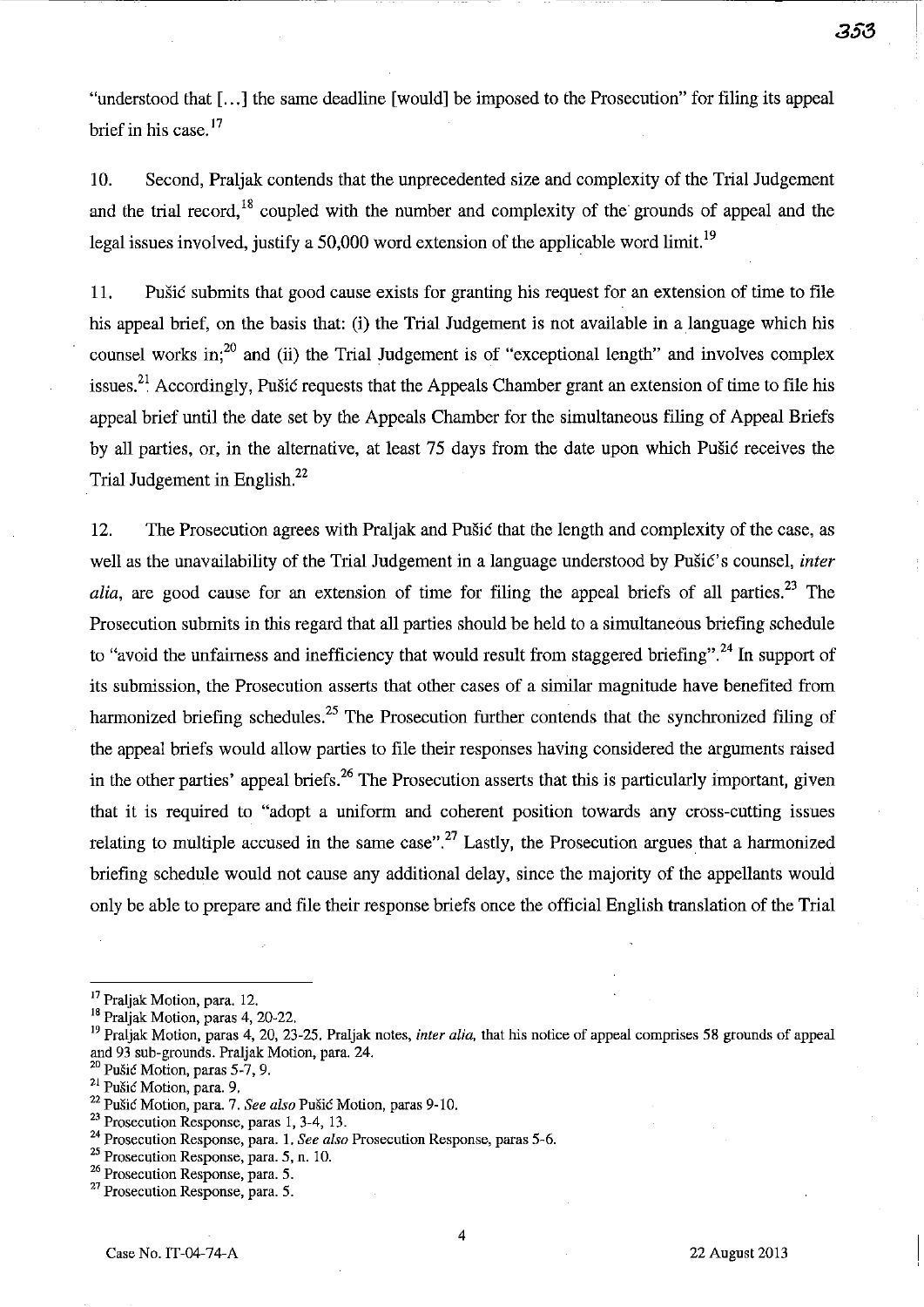Judgement becomes available.<sup>28</sup> By contrast, the Prosecution submits that an unsynchronized briefing schedule may create inefficiency and an unfair disadvantage for the parties required to file before the other appellants, $29$  The Prosecution further asserts that, should the Appeals Chamber reject the request for a harmonized briefing schedule, Praljak's request for an extension of four months for the filing of his appeals brief is reasonable, and requests that it be granted the same extension.<sup>30</sup>

13. The Prosecution submits that Praljak failed to show exceptional circumstances warranting an extension of his appeal brief by  $50,000$  words.<sup>31</sup> However, the Prosecution does not oppose an extension by 15,000 words, should the Appeals Chamber grant Praljak's request to exceed the word limit, and submits that it would be in the interests of justice for the Appeals Chamber to grant the same extension for the Prosecution's response to Praljak's appeal brief.<sup>32</sup> It contends that such an extension would be in line with extensions granted in other, similarly complex, multi-accused cases. 33

14. In reply, Praljak maintains that his request for a word limit extension is justified, noting, *inter alia*, that the Practice Direction was issued at a time when the average length of a trial judgement before the Tribunal was about  $350$  pages.<sup>34</sup> He further contends that the "similarly complex, multi-accused cases" used as a point of reference by the Prosecution are not comparable to the case at hand, due to its complexity, "the unprecedented volume of the [Trial] Judgement and the number of counts [in the Indictment]". $^{35}$ 

### IV. DISCUSSION

#### A. Requests for an Extension of Time

15. At the outset, I observe that no disagreement among the parties exists regarding the request for an extension of time to file the appeal briefs. In this context, and noting the exceptional length of the Trial Judgement and the complexity of the issues raised during the course of the trial,<sup>36</sup> I am of the view that Praljak and Pušić have demonstrated, consistent with Rule 127 of the Rules, good cause justifying an extension of time to file their respective appeal briefs. I further observe that Praljak, Pušić, and the Prosecution all request that a harmonized briefing schedule be implemented

<sup>28</sup> Prosecution Response, para. 5.

<sup>29</sup> Prosecution Response, para. 6.

<sup>&</sup>lt;sup>30</sup> Prosecution Response, paras 1, 7, 13.

<sup>31</sup> Prosecution Response, para. 8. *See also* Prosecution Response, paras 9-10.

<sup>&</sup>lt;sup>32</sup> Prosecution Response, paras 11-12.

<sup>&</sup>lt;sup>33</sup> Prosecution Response, para. 11.

<sup>&</sup>lt;sup>34</sup> Praljak Reply, para. 5.

<sup>&</sup>lt;sup>35</sup> Praljak Reply, para. 7.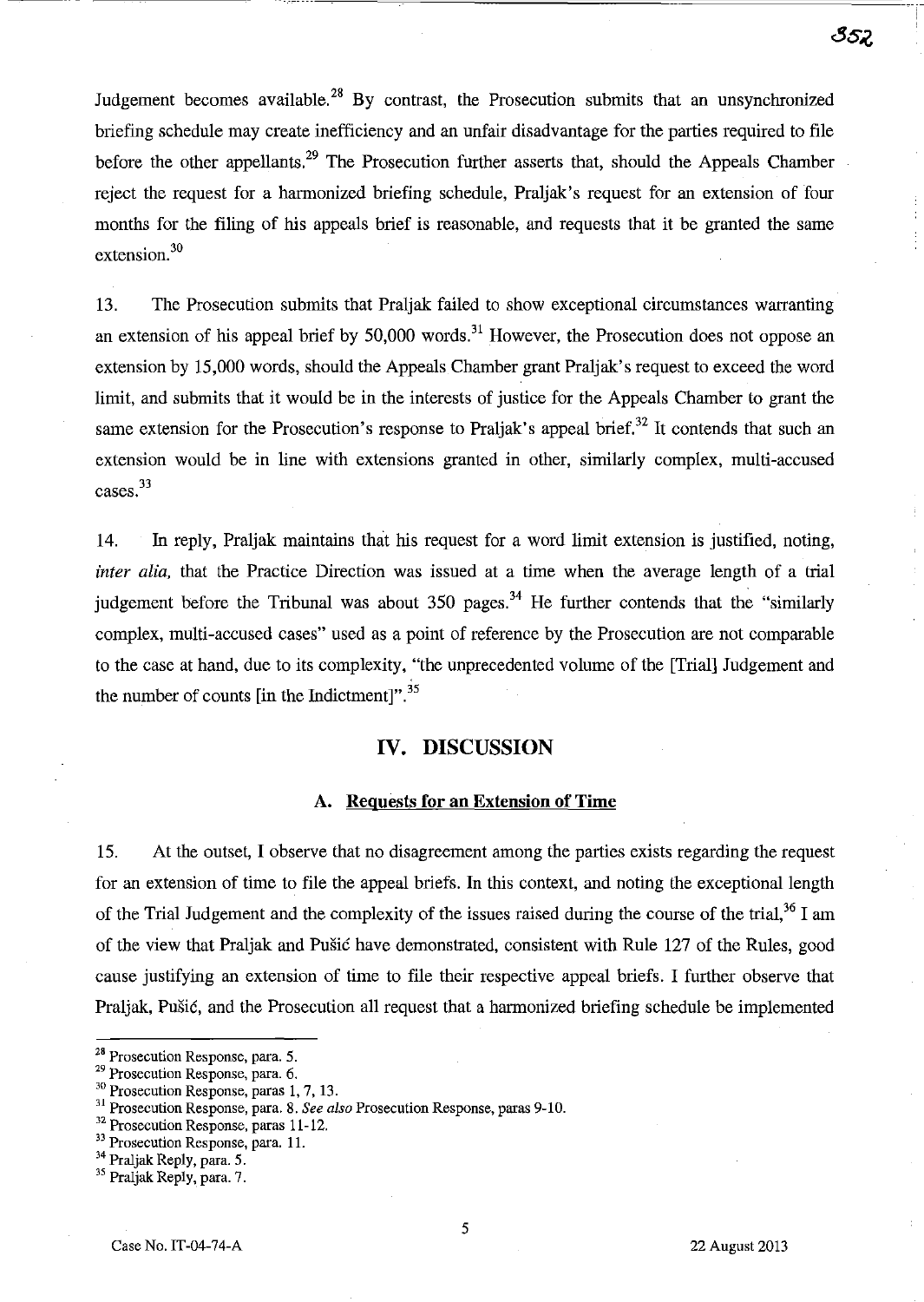to "avoid the unfairness and inefficiency that would result from staggered briefing".<sup>37</sup> In the absence of any disagreement among Praljak, Pušić, and the Prosecution on this matter, I consider it in the interests of effective case management to allow for a harmonized briefing schedule<sup>38</sup> and, accordingly, grant their request in this regard.

"----- ---------------------------

### **B. Requests for Extension** of Word **Limit**

16. I recall at the outset that the Appeals Chamber considers that the number of grounds or subgrounds on appeal is not a factor that in itself provides sufficient reason to enlarge the word limits prescribed by the Practice Direction.<sup>39</sup> The Appeals Chamber has further held that the quality and effectiveness of an appellant's brief does not depend on length but on the clarity and cogency of the arguments presented and that, therefore, excessively long briefs do not necessarily facilitate the efficient administration of justice.<sup>40</sup> In this context, I consider Praljak's request for a 50,000 word extension excessive.<sup>41</sup>

17. However, I recall my finding that certain exigent circumstances exist in this case, in light of "the length of the Trial Judgement and the complexity of the issues raised during the course of the trial".<sup>42</sup> Accordingly, I am of the view that Praljak has demonstrated that it is in the interests of justice that I allow him a limited extension to the word limit set forth in Section (C)1(a) of the Practice Direction, to ensure that he is able to prepare meaningful appeal briefs in full compliance with the relevant provisions.<sup>43</sup> In this context, I grant Praljak's request in part and allow him to exceed the word limit by no more than  $15,000$  words.<sup>44</sup> I also grant the Prosecution an equivalent extension for its relevant response brief.<sup>45</sup>

*39 See, e.g., Tolimir* **Decision, p. 3, and references cited therein.** 

**<sup>36</sup>***See* **First Decision on Extension of Time, p. 3.** 

<sup>37</sup>*See* Prosecution Response, para.!. *See also* Prosecution Response, paras 5-6; Praljak Motion, paras 5-12; Pušić Motion, para. 9.

<sup>&</sup>lt;sup>38</sup> Jadranko Prlić, Bruno Stojić, Milivoj Petković, and Valentin Ćorić were granted a 60-day extension following the issuance of the English translation of the Trial Judgement to file their notices of appeal. *See* First Decision on Extension of Time, p. 4. In accordance with Rule  $111(A)$  of the Rules, their appeal briefs are due 75 days thereafter.

**<sup>40</sup>***See, e.g. o Tolimir* **Decision, p. 2, and reference cited therein.** 

<sup>41</sup>Praljak Motion, para. 25.

**<sup>42</sup>***See supra,* **para. 15;** *See also* **First Decision on Extension of Time, p. 3.** 

*<sup>43</sup> Cj Tolimir* Decision, p. 3; *Prosecutor v.* Mićo Stanišić *and Stojan Župljanin,* Case No. 1T-08-91-A, Decision on Mićo Stanišić's and Stojan Župljanin's Motions Seeking Variation of Time and Word Limits to File Appeal Briefs, 4 June 2013, p. 4.

<sup>44</sup>*Cj Tolimir* Decision, pp. 3-4; *Prosecutor* v. *Nikola* Šainović *et al.,* Case No. IT-05-87-A, Decision on Nikola Šainović's and Dragoljub Ojdanić's Joint Motion for Extension of Word Limit, 11 September 2009, p. 4.

<sup>&</sup>lt;sup>45</sup> Cf. Prosecutor v. Ante Gotovina and Mladen Markač, Case No. IT-06-90-A, Decision on Gotovina's Motion to Exceed Word Limit, 26 October 2011, p. 2